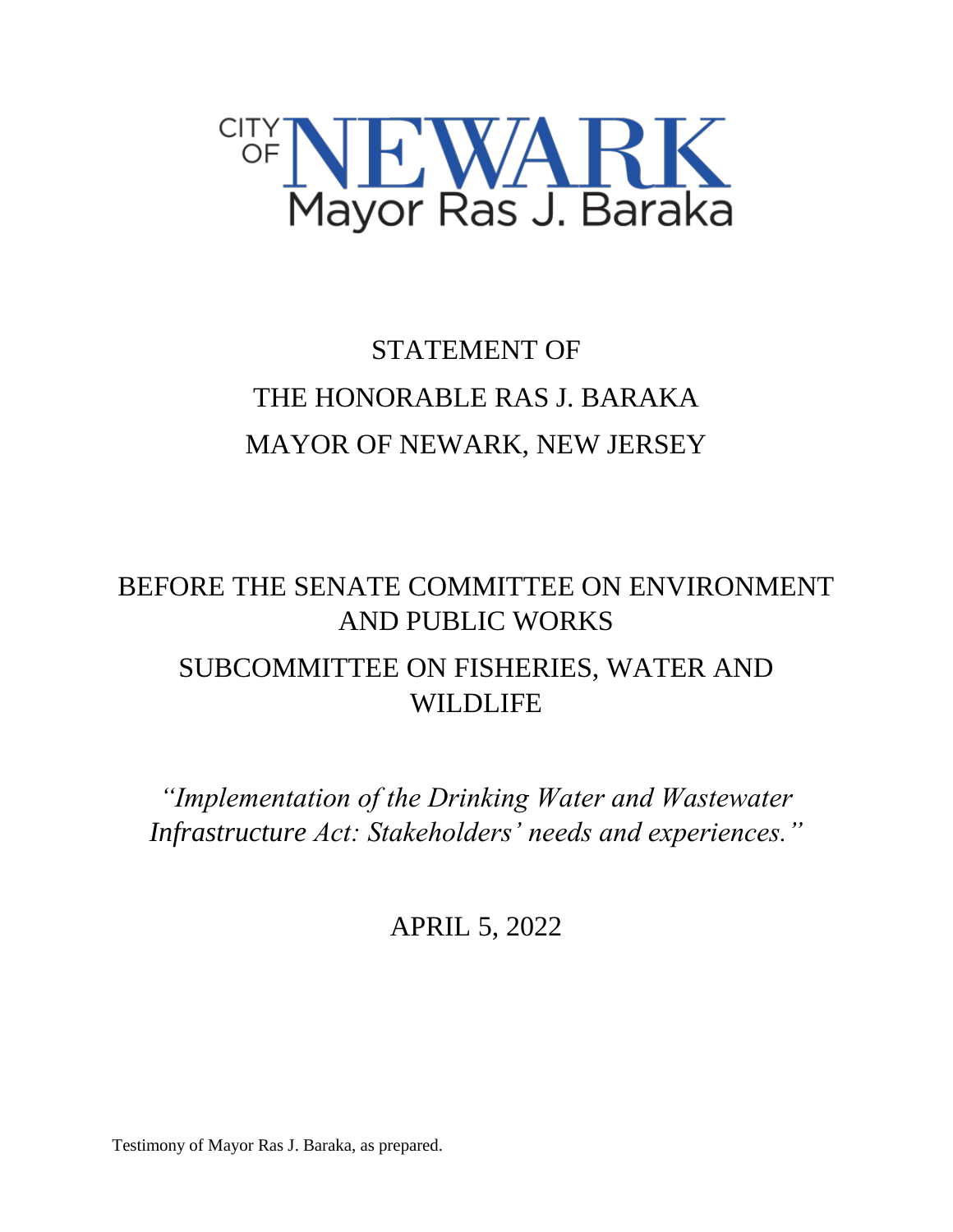Chairwoman Duckworth, Ranking Member Lummis and members of this esteemed subcommittee, thank you for convening this important hearing on the implementation of the *Drinking Water and Wastewater Infrastructure Act: Stakeholders' needs and experiences*. I would like to give a special thank you to Senate Committee on Environment and Public Works Chairman Carper and Ranking Member Capito for their leadership on our nation's most important issues. On behalf of the City of Newark, thank you for the opportunity to provide testimony to the Senate on Environment and Public Works Committee's Subcommittee on Fisheries, Water and Wildlife on this important matter that I hope will assist our nation's cities and towns. The difficulty of contaminated drinking water, like many health issues, disproportionately affects Black and brown people in cities across America but is broadly found in suburbs and rural communities similarly. It is, therefore, a crisis of significant magnitude. I am happy to attest that Newark's Lead Service Line (LSL) replacement program, one of our city's largest infrastructure projects, has successfully replaced over 23,000 lead lines in less than three years when experts said it would take 10 years. This project helped protect the health and wellness of our residents and provided 500 good-paying local jobs. Workers on the project worked tirelessly to get this accomplished (even through the pandemic) to help complete the project safely.

Transparency and accountability are imperative in the pursuit of diversity, equity and inclusion. In executing the LSL Replacement Program, we identified affirmative action goals to establish fair access to employment opportunities and created a program designed to reflect the demographics of the city. In doing so, the program not only was of economic benefit to the City of Newark, but also the State of New Jersey.

While our lead service line work has completed, I am here today for the 10 million American households that connect to water through lead pipes and service lines—and the children, toddlers, and teenagers in 400,000 schools and childcare facilities who are at risk of exposure to lead in their water. Many of whom live in places similar to Newark and whose cities' public water pipes were installed in the mid-20<sup>th</sup> century with an estimated lifespan of 75 to 100 years. While we are rapidly approaching those expiration dates, today, we can be thankful to President Biden, Vice President Harris, our Senate and Congressional leadership and to Chairwoman Duckworth who secured her entire bipartisan Drinking Water and Wastewater Infrastructure Act (DWWIA) in the Bipartisan Infrastructure Deal. This was done to ensure her home state Illinois as well as our nation's crumbling water infrastructure could finally receive the significant improvements they need. This bill is an essential tool in providing safe drinking water to everyone in America and is essential to addressing the financial devastation of COVID-19 that laid to bare the long-standing and dangerous deficiencies in our utility infrastructure. This will address the billions in lost revenue for local governments that is handicapping the ability to maintain services and make the massive infrastructure improvements that are needed. Chairwoman Duckworth eloquently stated and I quote: "*Every American has a right to clean water—no matter their zip code, the color of their skin or the size of their income."* Environmental justice communities, which have historically been overburdened by pollution, will only continue to face increased financial costs. That is why it is important to prioritize this funding for disadvantaged communities. I wholeheartedly agree with the Chairwoman and am here today to discuss our experience as a means to support the protection and health of our nation's future.

Testimony of Mayor Ras J. Baraka, as prepared.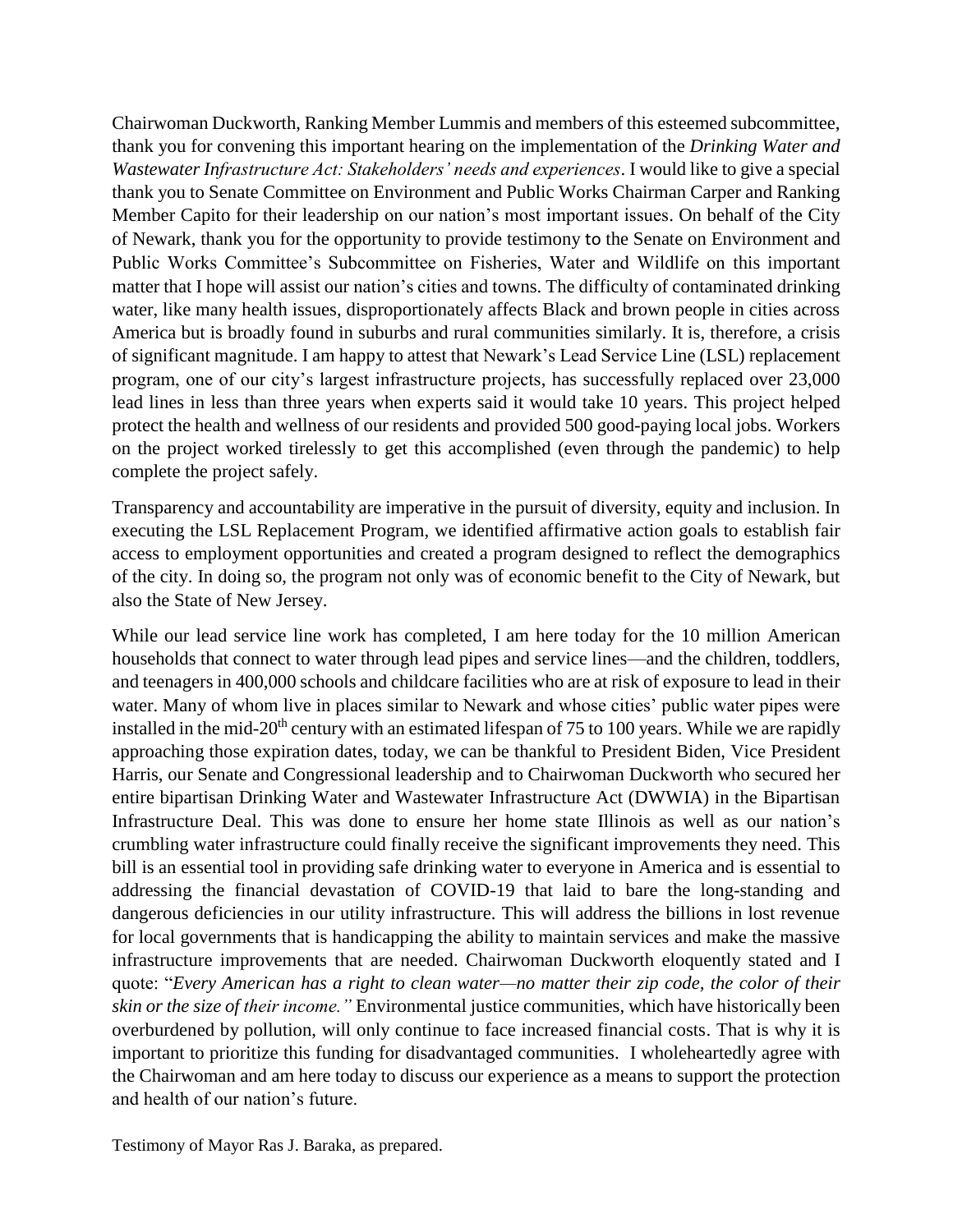Newark's Lead Service Line project is unprecedented in terms of the scope and speed and has protected the health and wellness of the 300,000 customers in the five geopolitical wards that makeup Newark as well as portions of neighboring cities that we service. Maintaining and repairing service lines is usually the responsibility of the homeowner and average replacement could cost anywhere from \$5,000 to \$6,500. Our city replaced all the lead lines at no cost in capital outlay, taxes, or water rate hikes to our residents or customers in surrounding towns. This was critically important to ensure that everyone in our city has access to clean water. It is my hope that through the Implementation of the Drinking Water and Wastewater Infrastructure Act, we can increase grants and State Revolving Fund (SRF) loans for communities.

The State Revolving Fund (SRF) offers affordable loan options to cities and towns to improve water supply infrastructure and drinking water safety; and to help them to comply with federal and state water quality requirements that deal with wastewater treatment plants and collection systems, while addressing issues such as watershed management priorities, stormwater management, and green infrastructure. The SRF helped our project tremendously.

Our aggressive program was one reason the EPA awarded the City a \$7.5 million grant under the new Water Infrastructure Improvements for the Nation (WIIN) Act, to help strip older schools of any remaining fixtures or tubing that contain any amounts of lead and fund our existing education and outreach programs. That money will help the City to continue to strive toward the goal of complete eradication of lead in our drinking water.

There are several components of our project that I would like to share that I hope can assist other communities. When we saw our lead levels spike in 2017, we hired CDM Smith, one of the world's most respected environmental companies, which whom in the 1970s created the EPA's first blueprints and standards for the development and maintenance of water pollution control plants back in the 1970s.

CDM Smith helped us analyze our water sample data and the EPA simultaneously analyzed a harvested lead pipe from our system to microscopically determine how the corrosion control failed to properly coat the pipes causing the material to deteriorate.

Because of these actions, we were able to quickly and accurately pinpoint the reason for our exceedances and implement corrective action that would be effective and scientifically sound. When the science showed our corrosion control had faltered, we were able to adjust the water chemistry and added a new corrosion control system.

As soon as our city realized we had a problem, we initiated a program to distribute over 40,000 National Sanitation Foundation (NSF) Certified water filters and more than 110,000 replacement cartridges. Filters and cartridges were provided to Newark residents who lived in single-family and multi-family homes that are supplied from the Pequannock Water System and those that have lead service lines or interior copper piping with lead solder. Our Department of Water and Sewer Utilities set up distribution centers throughout the city, hand delivered filters to residents' homes, and spent over 25,000 hours going door-to-door in an effort to reach Newark families as well as ensure community engagement, outreach and education of our residents about lead in water was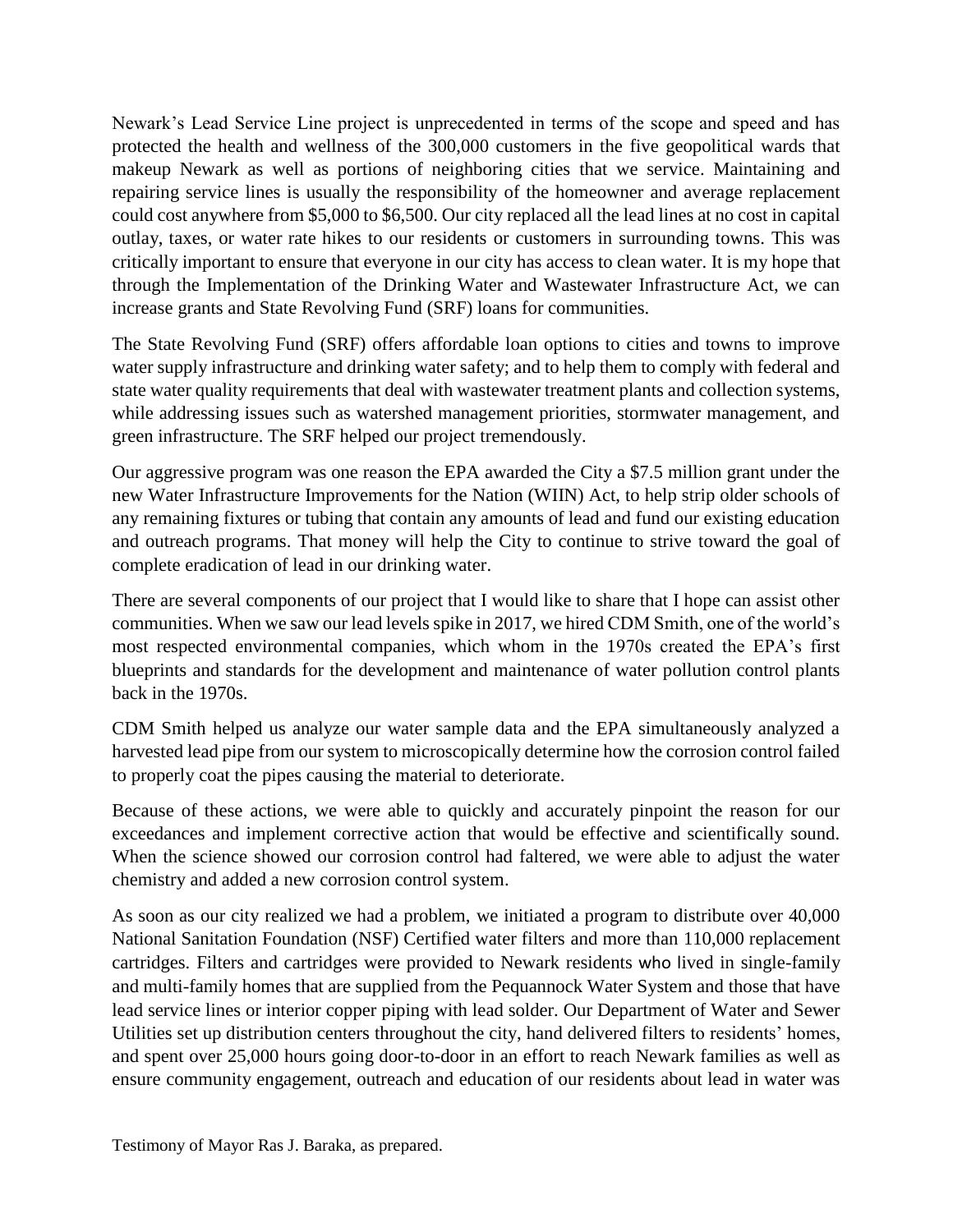at the forefront of this process. In addition, the City of Newark's Department of Health and Community Wellness provided free lead testing for all residents.

Our program website is a repository of information for customers to obtain information about the program including registration paperwork and contract assignments, most recent lead tap sample results, and water filter distribution and replacement. Education materials were distributed in English, Spanish and Portuguese to improve communication at local events and to homes. We collaborated with local community and environmental groups including Clean Water Action, United Way and many others to go door-to-door with the education materials. We made robocalls and utilized doorhangers to promote the program; signed-up residents; and instructed residents on the proper use of the point of use filters. Lawn signs, bus and billboard ads and message boards were intentionally placed throughout the city to ensure that the residents who needed it most were getting the information and access to these vital resources.

Our approach was strategic. Since lead service lines are the property of the homeowner, the City had to work with our State Legislature who created a law that allowed us to use public funds on private property for replacing lead service lines. This was essential to the project's success. In addition, at the local level, Newark's Municipal Council passed an ordinance that gave the City the 'right of entry' to private property to replace lead lines. This was critical because nearly 80 percent of Newark residents rent and tracking down property owners for access to their property would have been time-consuming and costly. This helped decrease costs and made the project more efficient.

We made sure that all houses built prior to 1990 with a two-inch or less service line were test pitted and communities with higher density of housing and high lead levels were targeted first. We utilized a block-by-block approach that maximized efficiency and decreased disruptions to the community. This approach allowed us to replace up to 120 pipes a day as 25 crews worked around the city even through the pandemic. In terms of program management and data tracking, we used innovative technology and tools to plan, communicate, track and report replacements. This improved efficiency, accuracy and lowered costs tremendously.

Our City's LSL Replacement Program ensured that no lead service line would be left behind while creating a legacy for future generations. The lead line replacement portion of our project is complete citywide but full completion also includes final restoration and paving of roadways. Approximately 180-miles of streets were impacted and paving is coordinated through GIS mapping as we work with the Department of Engineering, Essex County, and other utility work as part of a comprehensive paving strategy.

The complete removal with a follow-up lead water sample six months afterwards and upon request provides insurance to our residents that their water is safe to drink.

None of this would have been possible without our incredible partners. Thank you to our Federal Representatives, who were with us every step of the way and especially Senator Booker who immediately pushed EPA to commit more federal resources to help residents, city, and state respond. He also introduced the Water Infrastructure Funding Transfer Bill in May 2019. This measure gave states much needed flexibility to fund infrastructure projects.

Testimony of Mayor Ras J. Baraka, as prepared.